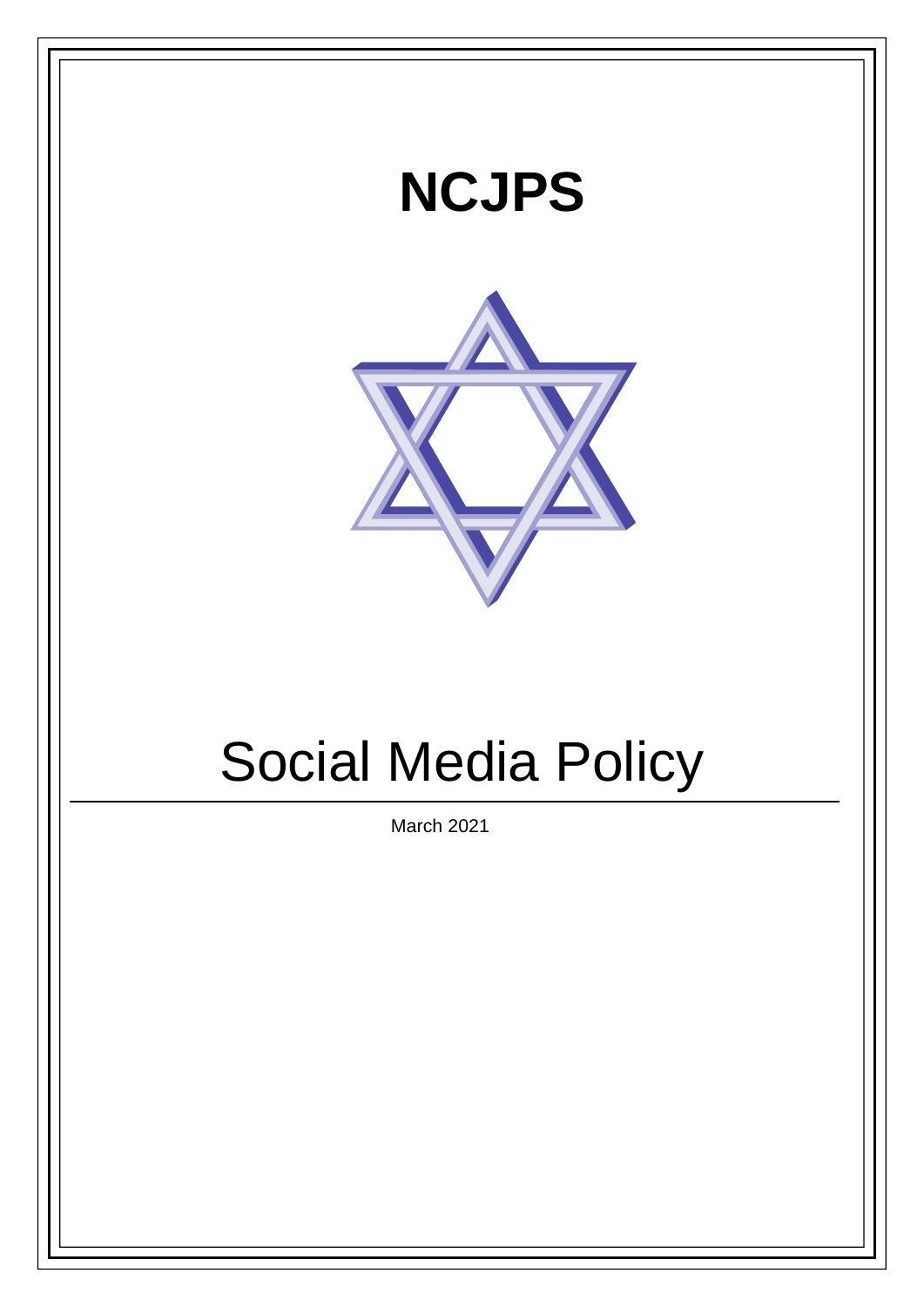### **Contents:**

**[Statement of intent](#page-2-0)** 

- 1. Key roles and [responsibilities](#page-3-0)
- 2. [Definitions](#page-3-1)
- 3. [Training of staff](#page-4-0)
- 4. Pupil [expectations](#page-4-1)
- 5. [Social media use -](#page-4-2) staff
- 6. Social media use [pupils and parents /](#page-5-0) carers
- 7. [The school blogging](#page-6-0) rules
- 8. [Blocked](#page-6-0) content
- 9. [Cyber bullying](#page-6-1)
- 10. [Be SMART](#page-7-0) online
- 11. Appendices
	- 1. [Blocked content access](#page-8-0) form
	- 2. [Inappropriate content report](#page-8-0) form
	- 3. [Social media home school agreement](#page-10-0) forms
	- 4. [Contact details for social networking](#page-11-0) sites
	- 5. Mobile [phones](#page-12-0)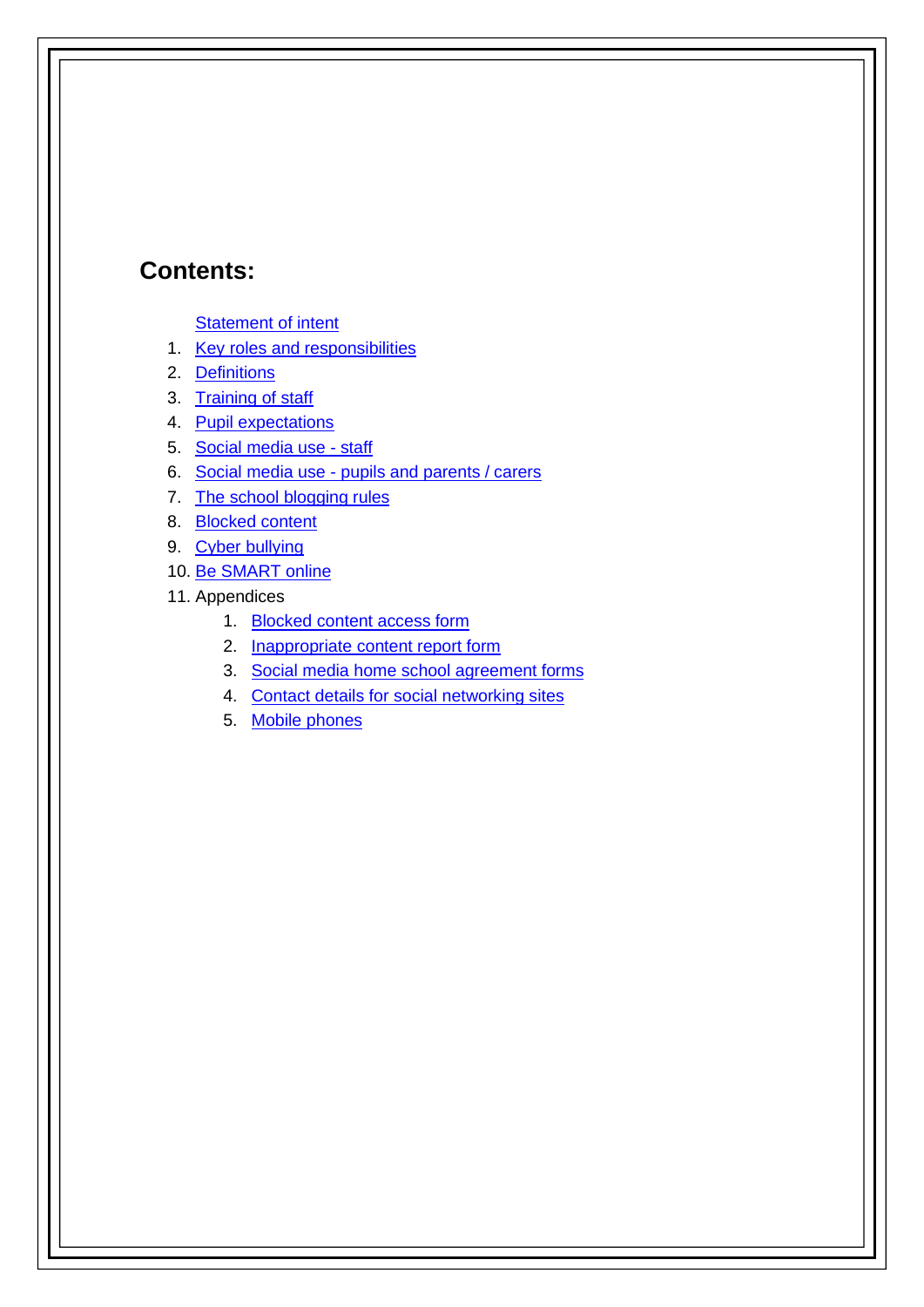### <span id="page-2-0"></span>**Statement of intent**

North Cheshire Jewish Primary School understands that social media is a growing part of life outside of school. We have a responsibility to safeguard our pupils against potential dangers when accessing the internet at school, and to educate our pupils about how to protect themselves online when outside of school.

We are committed to:

- Encouraging the responsible use of social media in support of the school/academy"s mission, values and objectives.
- Protecting our pupils from the dangers of social media.
- Preventing and avoiding damage to the reputation of the school through irresponsible use of social media.
- Protecting our staff from cyber bullying and potentially career damaging behaviour.
- Arranging e-safety meetings for parents.

Signed by

M. Wood

Headteacher Date: 12/03/21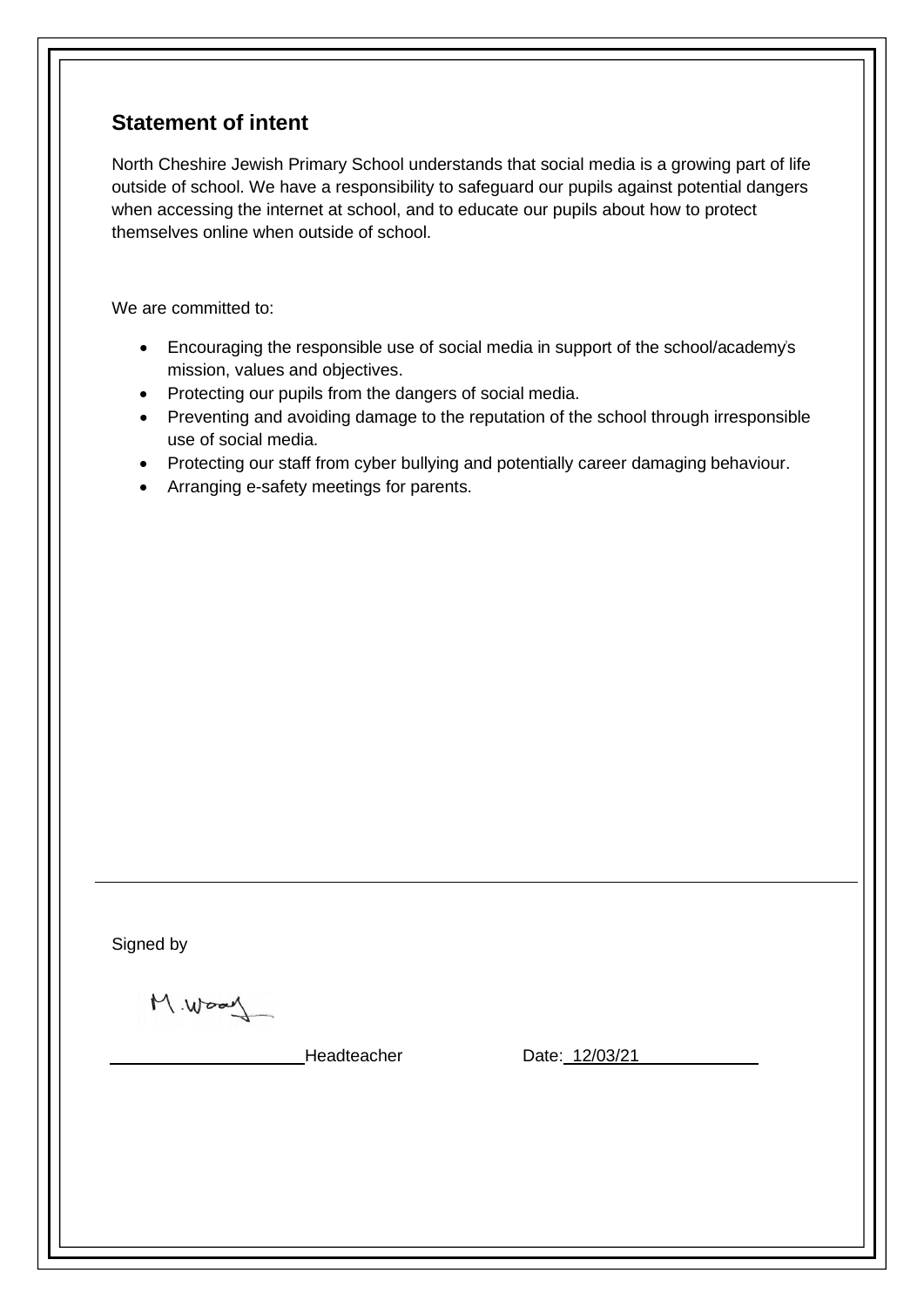### <span id="page-3-0"></span>**1. Key roles and responsibilities**

- 1.1. The governing body has overall responsibility for the implementation of the Social Media Policy and procedures of NCJPS.
- 1.2. The governing body has responsibility for ensuring that the Social Media Policy, as written, does not discriminate on any grounds, including but not limited to: ethnicity/national origin, culture, religion, gender, disability or sexual orientation.
- 1.3. The governing body has responsibility for handling complaints regarding this policy as outlined in the school's Complaints Policy.
- 1.4. The headteacher will be responsible for the day-to-day implementation and management of the Social Media Policy and procedures of NCJPS.
- 1.5. Staff, including teachers, support staff and volunteers, will be responsible for following the Social Media Policy and for ensuring pupils do so also. They will also be responsible for ensuring the policy is implemented fairly and consistently in the classroom.
- 1.6. Parents and carers will be expected to take responsibility for the social media habits of their child/children at home.
- 1.7. Parents and carers will be expected to promote safe social media behaviour.

#### <span id="page-3-1"></span>**2. Definitions**

- 2.1. NCJPS defines "social media" as any online platform that offers real-time interaction between the user and other individuals or groups including but not limited to:
	- Blogs.
	- Online discussion forums, such as netmums.com.
	- Collaborative spaces, such as Facebook.
	- Media sharing services, such as YouTube.
	- "Micro-blogging' applications, such as Twitter.
- 2.2. NCJPS defines "cyber bullying" as any use of social media or communication technology to bully an individual or group.
- 2.3. NCJPS defines "members of the school community" as any teacher, member of support staff, pupil, parent/carer of pupil, governor or ex-pupil.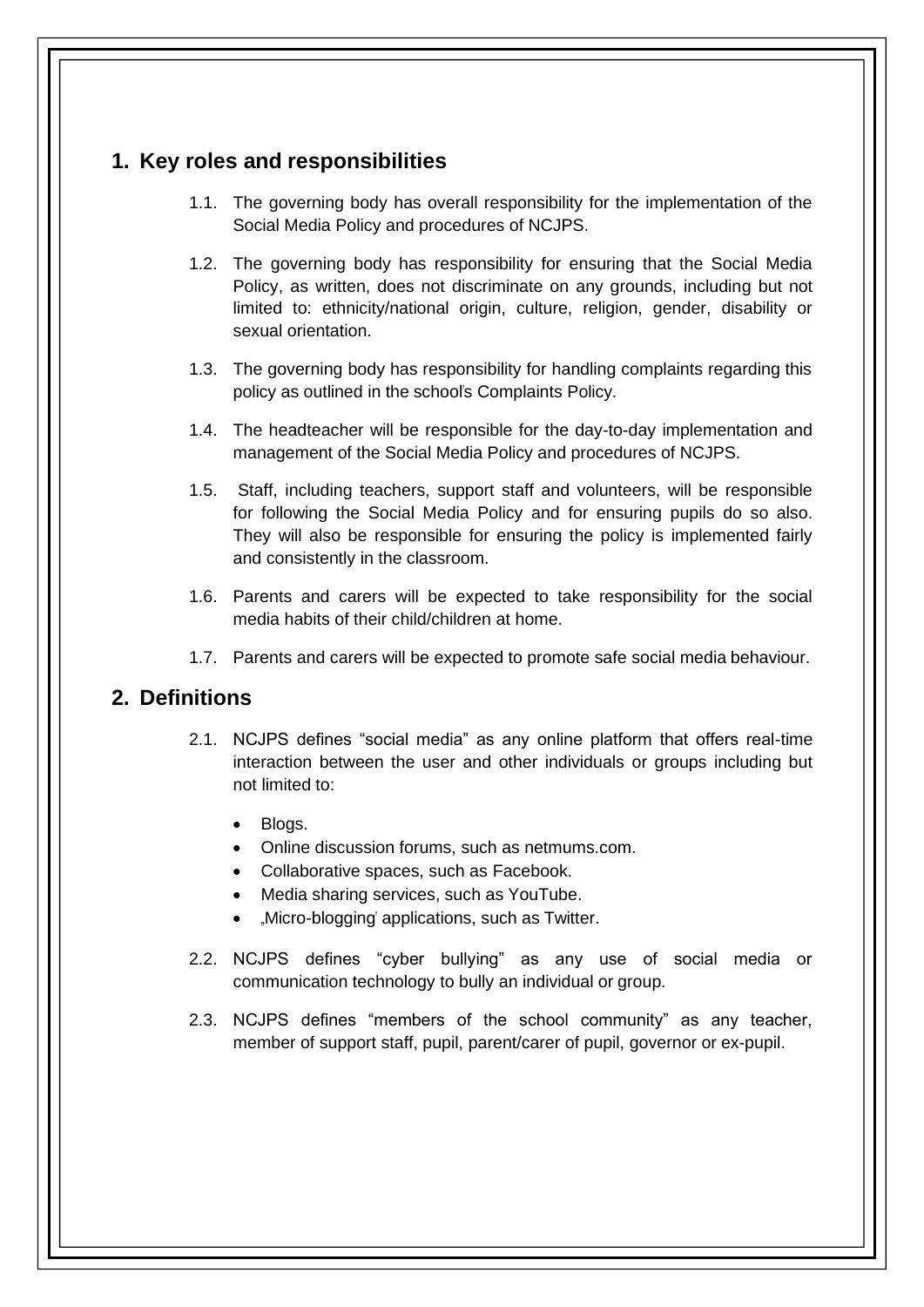### <span id="page-4-0"></span>**3. Training of staff**

- 3.1. At NCJPS we recognise that early intervention can protect pupils who may be at risk of cyber bullying or negative social media behaviour. As such, teachers will receive training in identifying potentially at-risk pupils.
- 3.2. Teachers and support staff will receive training on the Social Media Policy as part of their new starter induction.
- 3.3. Teachers and support staff will receive regular and ongoing training as part of their development.

#### <span id="page-4-1"></span>**4. Pupil expectations**

4.1. Pupils are responsible for following the school rules and will be expected to follow requests from teachers.

#### <span id="page-4-2"></span>**5. Social media use - staff**

- 5.1. School social media passwords are kept in the headteacher's office. The passwords must never be shared.
- 5.2. Michael Woolf is responsible for the school's social media accounts.
- 5.3. Teachers may not access social media during lesson time, unless it is part of a curriculum activity.
- 5.4. The use of smart phone technology is outlined in our Mobile Phone Policy.
- 5.5. Teachers may use social media during their break times.
- 5.6. Members of staff should avoid using social media in front of pupils.
- 5.7. Members of staff **must not** "friend" or otherwise contact pupils or parents/carers through social media.
- 5.8. If pupils or parents/carers attempt to "friend" or otherwise contact members of staff through social media, they should be reported to the headteacher.
- 5.9. Members of staff should avoid identifying themselves as an employee of NCJPS on social media.
- 5.10. Members of staff **must not** post content online which is damaging to the school or any of its staff or pupils.
- 5.11. Where teachers or members of staff use social media in a personal capacity, they should make it clear that their views are personal.
- 5.12. Teachers or members of staff must not post any information which could identify a pupil, class or the school.
- 5.13. Members of staff should not post anonymously or under an alias to evade the guidance given in this policy.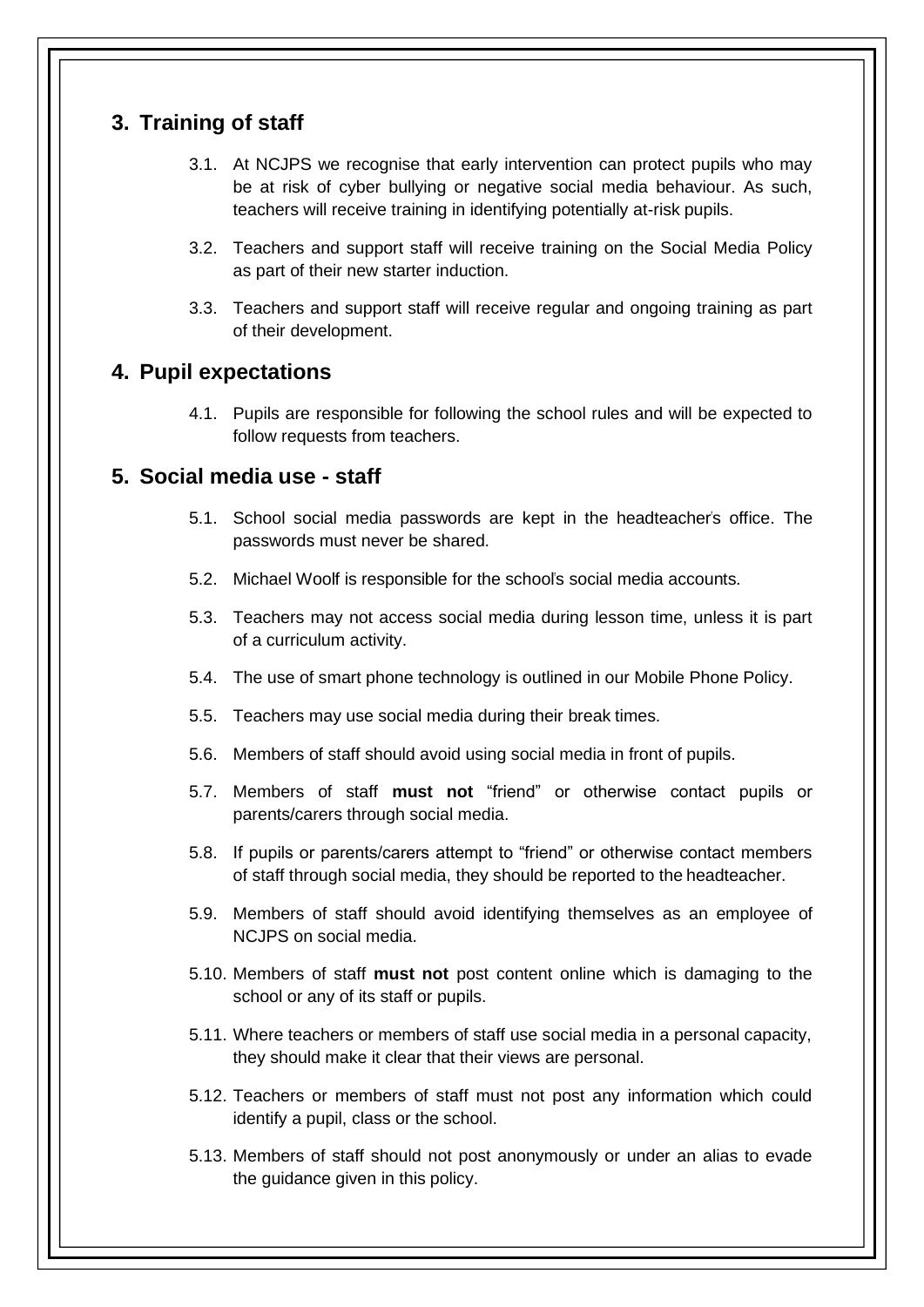- 5.14. Breaches of this policy by members of staff will be taken seriously, and in the event of illegal, defamatory or discriminatory content, could lead to prosecution, disciplinary action or dismissal.
- 5.15. Members of staff should be aware that if their out-of-work activity brings NCJPS into disrepute, disciplinary action will be taken.
- 5.16. Members of staff should regularly check their online presence for negative content via search engines.
- 5.17. If inappropriate content is accessed online, an inappropriate website content report form should be completed and passed on to the headteacher
- 5.18. Attempts to bully, coerce or manipulate members of the school community, via social media, by teachers and members of staff will be dealt with as a disciplinary matter.
- 5.19. Members of staff should not leave a computer or other device logged in when away from their desk, or save passwords.
- 5.20. Staff members should use their school email address for school business and personal email address for their private correspondence; the two should not be mixed.

#### <span id="page-5-0"></span>**6. Social media use – pupils and parents/carers**

- 6.1. Pupils may not access social media during lesson time, unless it is part of a curriculum activity.
- 6.2. Breaches of this policy by pupils will be taken seriously, and in the event of illegal, defamatory or discriminatory content could lead to prosecution, or exclusion.
- 6.3. Pupils and parents/carers **must not** attempt to "friend" or otherwise contact members of staff through social media. If attempts to contact members of staff through social media are made, they will be reported to the headteacher.
- 6.4. If members of staff attempt to "friend" or otherwise contact pupils or parents/carers through social media, they should be reported to the headteacher.
- 6.5. Pupils and parents/carers should not post anonymously or under an alias to evade the guidance given in this policy.
- 6.6. Pupils and parents/carers **must not** post content online which is damaging to the school or any of its staff or pupils.
- 6.7. Pupils at NCJPS must not sign up to social media sites that have an age restriction above the pupil's age.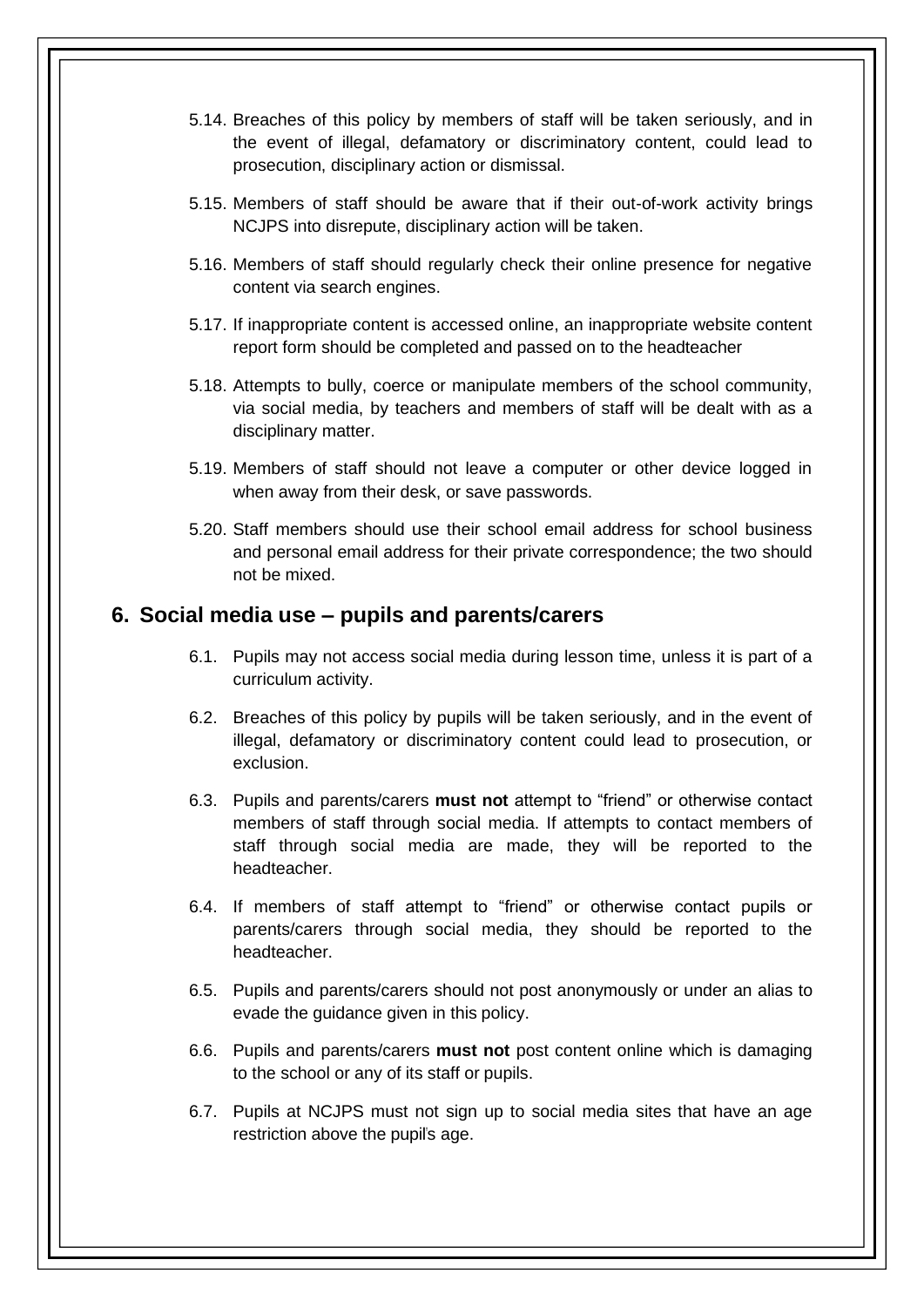6.8. If inappropriate content is accessed online on school premises, it **must** be reported to a teacher.

### <span id="page-6-0"></span>**7. Blocked content**

7.1. The following social media websites are blocked by the network's firewalls:

- Facebook
- **Twitter**
- Instagram
- Meetup
- Ask.fm
- Flickr
- 7.2. Attempts to circumvent the network's firewalls will result in a ban from using school computing equipment, other than with close supervision.
- 7.3. Inappropriate content which is accessed on the school computers should be reported to Mr Lee so that the site can be blocked.
- 7.4. Requests may be made to access erroneously blocked content by submitting a ["blocked content access"](#page-8-0) form to the headteacher.
- 7.5. The final decision on whether access should be granted to a site will be made by the headteacher.

### <span id="page-6-1"></span>**8. Cyber bullying**

- 8.1. At NCJPS cyber bullying is taken seriously.
- 8.2. Incidents of cyber bullying will be dealt with and reported along the same chain as the Anti-Bullying Policy.
- 8.3. Staff members should never respond or retaliate to cyberbullying incidents. Incidents should instead be reported as inappropriate, and support sought from their line manager or senior staff member.
- 8.4. Evidence from the incident should be saved, including screen prints of messages or web pages, and the time and date of the incident.
- 8.5. Where the perpetrator is a current pupil or colleague, most cases can be dealt with through the school's own disciplinary procedures.
- 8.6. Where the perpetrator is an adult, in nearly all cases, a senior staff member should invite the victim to a meeting to address their concerns. Where appropriate, the perpetrator will be asked to remove the offensive content.
- 8.7. If the perpetrator refuses to comply, it is up to the school to decide what to do next. This could include contacting the internet service provider in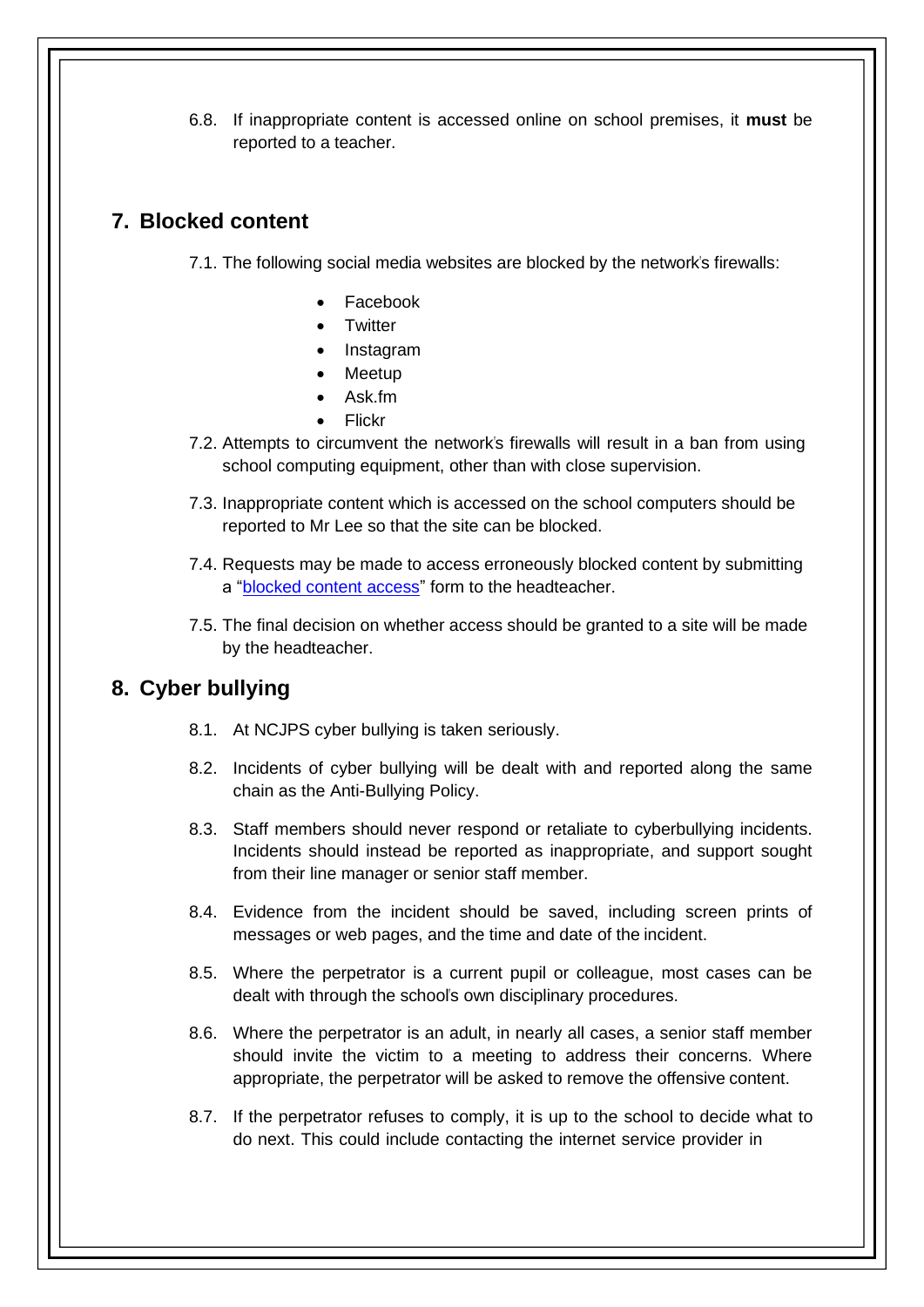question through their reporting mechanisms, if the offensive content breaches their terms and conditions.

- 8.8. If the material is threatening, abusive, sexist, of a sexual nature or constitutes a hate crime, the school should consider contacting the police.
- 8.9. As part of our on-going commitment to the prevention of cyber bullying, regular education and discussion about e-safety will take place as part of computing and PSHE.

#### <span id="page-7-0"></span>**9. Be SMART online**

9.1. We encourage pupils to take a SMART approach to social media behaviour:

- **Safe** Do not give out personal information, or post photos of yourself to people you talk to online. Follow age restriction rules.
- **Meeting**  Do not meet somebody you have only met online. We encourage parents/carers to speak regularly to their children about who they are talking to online.
- **Accepting**  We advise that pupils only open emails and other forms of communication from people they already know.
- **Reliable**  We teach pupils about the dangers of believing everything they see online.
- **Tell** We encourage pupils to tell a teacher, parent or carer if they see anything online that makes them feel uncomfortable.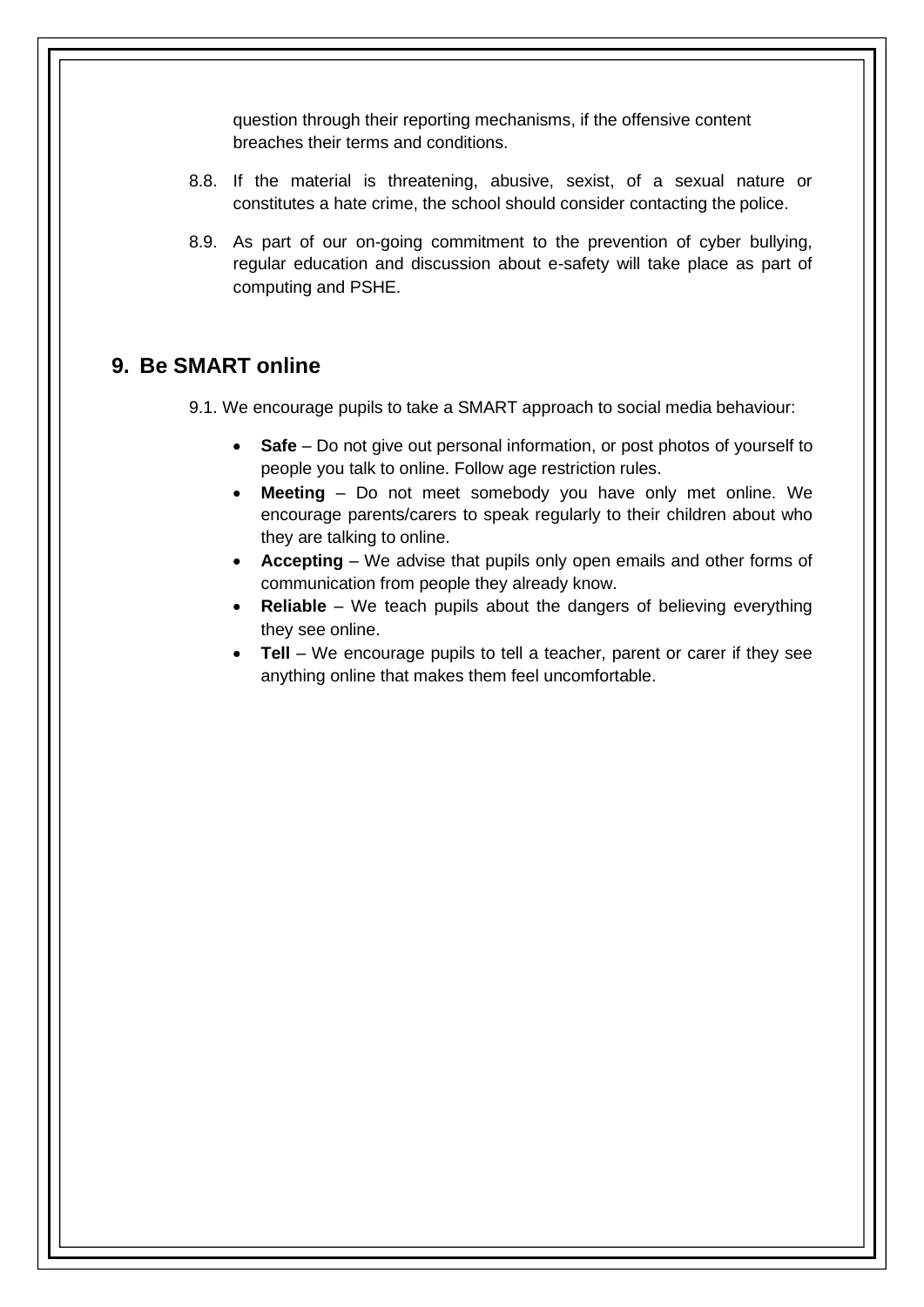# <span id="page-8-0"></span>**Appendix 1 – Blocked content access form**

| Blocked website content access request form                         |         |  |  |
|---------------------------------------------------------------------|---------|--|--|
| Teacher name:                                                       |         |  |  |
| Full URL:                                                           |         |  |  |
| Site content:                                                       |         |  |  |
|                                                                     |         |  |  |
|                                                                     |         |  |  |
|                                                                     |         |  |  |
| Reasons:                                                            |         |  |  |
|                                                                     |         |  |  |
|                                                                     |         |  |  |
|                                                                     |         |  |  |
|                                                                     |         |  |  |
|                                                                     |         |  |  |
|                                                                     |         |  |  |
| Risks:                                                              |         |  |  |
|                                                                     |         |  |  |
|                                                                     |         |  |  |
|                                                                     |         |  |  |
|                                                                     |         |  |  |
| Approved<br>Yes<br>$\Box$<br>$\operatorname{\mathsf{No}}$<br>$\Box$ | Reason: |  |  |
|                                                                     |         |  |  |
|                                                                     |         |  |  |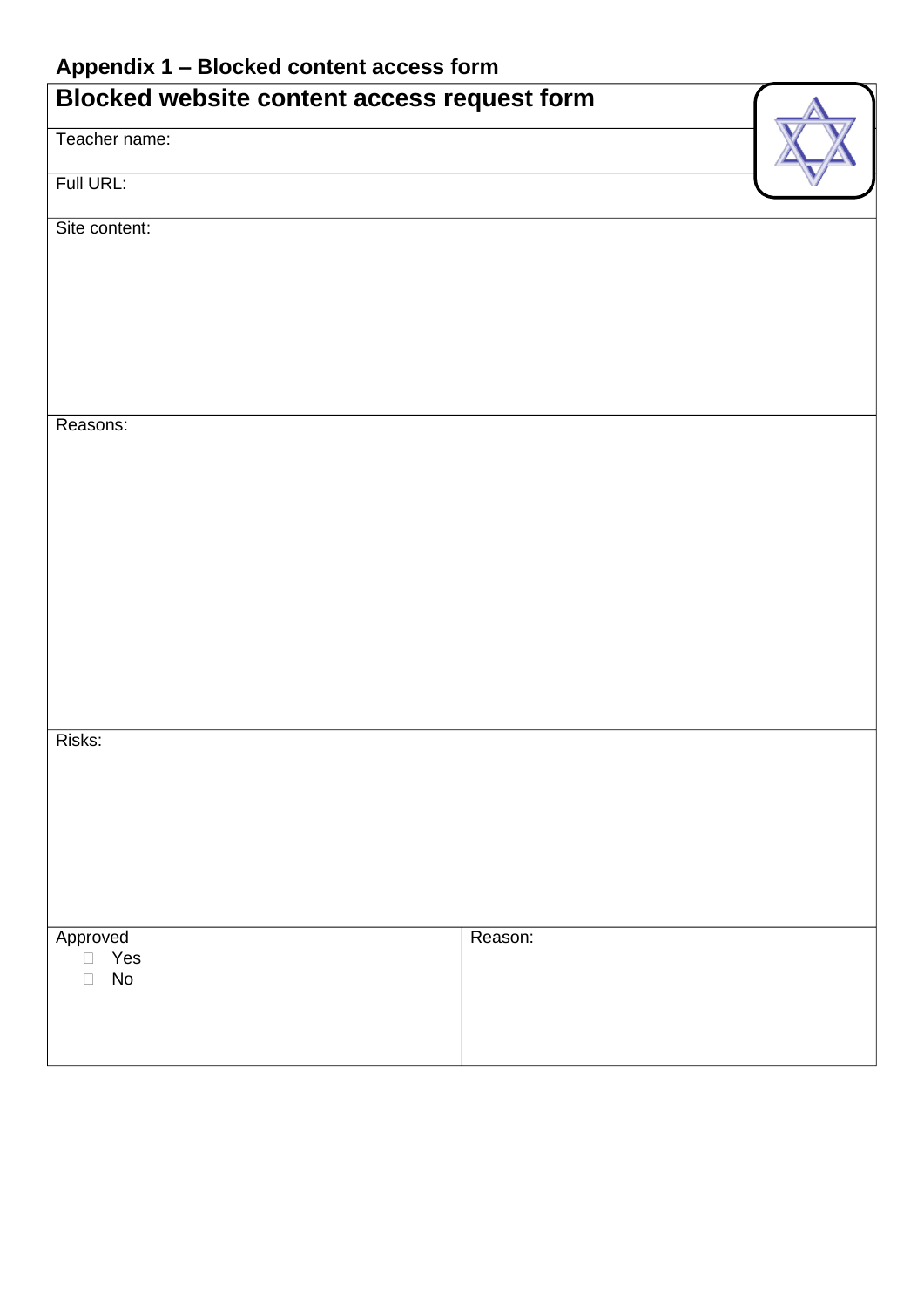# **Appendix 2 – Inappropriate content report form**

| Inappropriate website content report form |  |
|-------------------------------------------|--|
| Teacher name:                             |  |
| Full URLs:                                |  |
| General site content:                     |  |
|                                           |  |
|                                           |  |
|                                           |  |
|                                           |  |
| Nature of inappropriate content:          |  |
|                                           |  |
|                                           |  |
|                                           |  |
|                                           |  |
|                                           |  |
|                                           |  |
|                                           |  |
| Safeguarding issue?                       |  |
| Site blocked (Date):                      |  |
|                                           |  |
|                                           |  |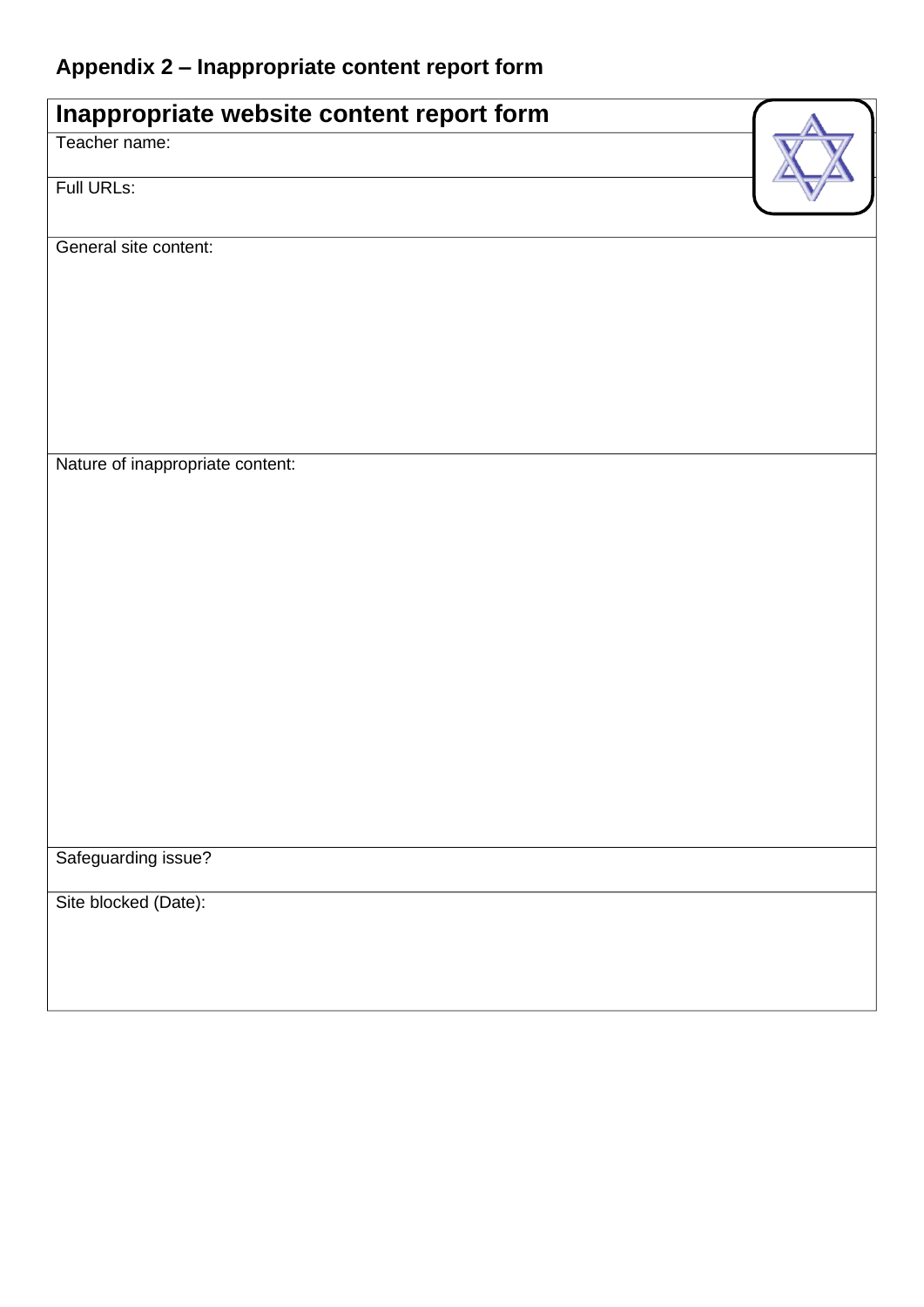# <span id="page-10-0"></span>**Appendix 3 – Social media home school agreement forms**

| <b>Pupil Social Media Agreement</b>                                                                                                                                                                                                                                                                                              |       |  |  |  |
|----------------------------------------------------------------------------------------------------------------------------------------------------------------------------------------------------------------------------------------------------------------------------------------------------------------------------------|-------|--|--|--|
| understand that it is important to use social media carefully and to report anything                                                                                                                                                                                                                                             |       |  |  |  |
| that I see online that makes me feel uncomfortable.                                                                                                                                                                                                                                                                              |       |  |  |  |
| <b>Signed by</b>                                                                                                                                                                                                                                                                                                                 |       |  |  |  |
| <b>Pupil</b>                                                                                                                                                                                                                                                                                                                     | Date: |  |  |  |
| Parent/carer                                                                                                                                                                                                                                                                                                                     | Date: |  |  |  |
| <b>Class teacher</b>                                                                                                                                                                                                                                                                                                             | Date: |  |  |  |
|                                                                                                                                                                                                                                                                                                                                  |       |  |  |  |
| <b>Parental Social Media Agreement</b>                                                                                                                                                                                                                                                                                           |       |  |  |  |
| understand the importance of responsible social media use. I understand the<br>details of this policy and I agree to these terms. I agree to discuss the terms of this policy and general<br>and monitor their use of social media. I also agree to intervene<br>internet safety with_<br>where there is inappropriate behaviour |       |  |  |  |
| <b>Signed by</b>                                                                                                                                                                                                                                                                                                                 |       |  |  |  |
| <b>Parent/carer</b>                                                                                                                                                                                                                                                                                                              | Date: |  |  |  |
| <b>Class teacher</b>                                                                                                                                                                                                                                                                                                             | Date: |  |  |  |
|                                                                                                                                                                                                                                                                                                                                  |       |  |  |  |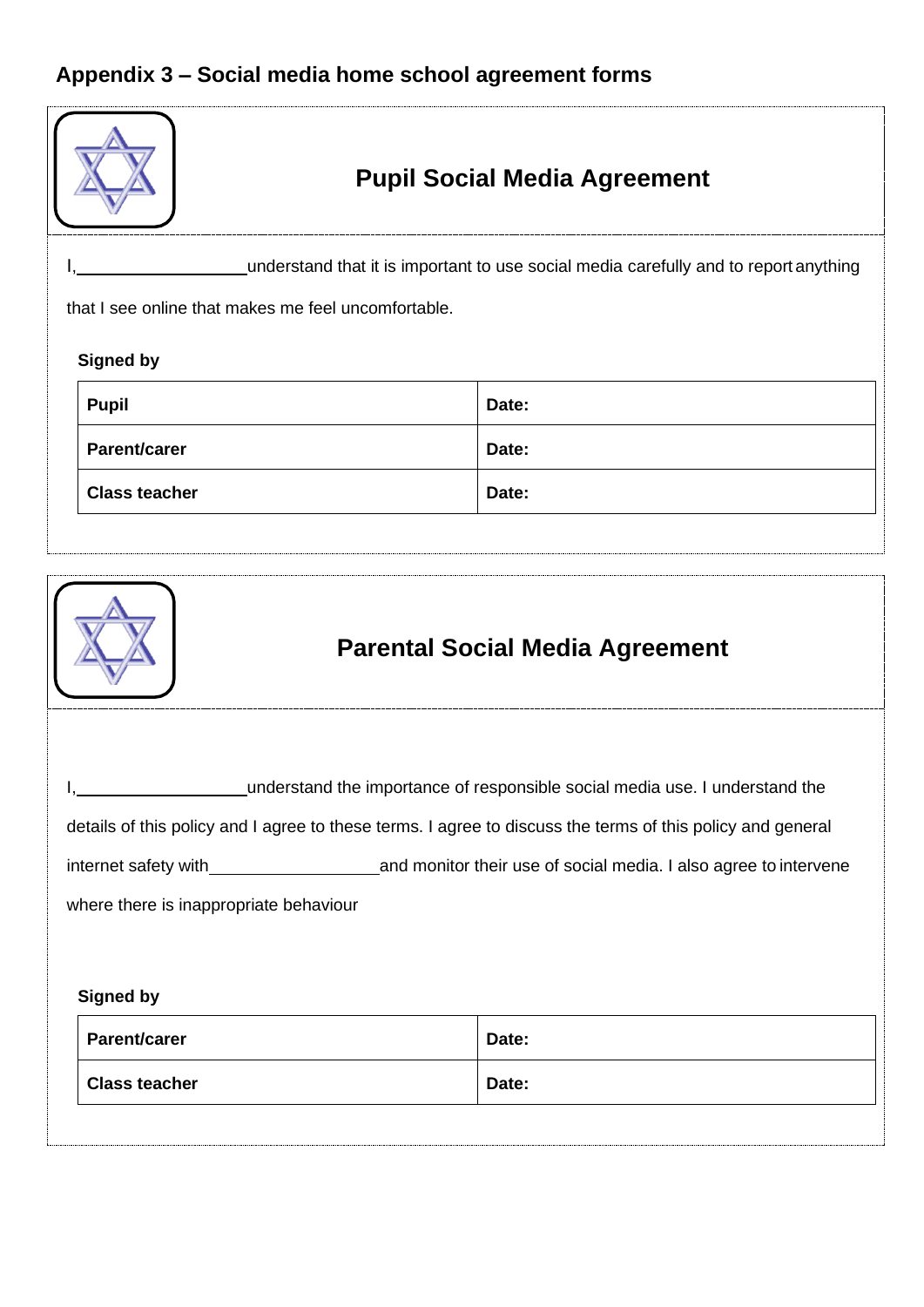# <span id="page-11-0"></span>**Appendix 4**

# **Contact details for social networking sites**

| <b>Social networking site</b> | <b>Useful links</b>                                                                                             |  |  |
|-------------------------------|-----------------------------------------------------------------------------------------------------------------|--|--|
| Ask. Fm                       | <b>Terms of service</b><br><b>Safety tips</b>                                                                   |  |  |
| <b>BBM</b>                    | <b>Rules and safety</b>                                                                                         |  |  |
| Facebook                      | <b>Rules</b><br><b>Report to Facebook</b><br><b>Safety Centre</b>                                               |  |  |
| Instagram                     | <b>Rules</b><br><b>Report to Instagram</b><br><b>Safety Centre</b>                                              |  |  |
| Kik Messenger                 | <b>Rules</b><br><b>Report to Kik</b><br><b>Help Centre</b>                                                      |  |  |
| Snapchat                      | <b>Rules</b><br><b>Report to Snapchat</b><br><b>Safety tips for parents</b>                                     |  |  |
| Tumblr                        | <b>Rules</b><br><b>Report to Tumblr</b><br>If you email Tumblr, take a screenshot as<br>evidence and attach it. |  |  |
| Twitter                       | <b>Rules</b><br><b>Report to Twitter</b>                                                                        |  |  |
| Vine                          | <b>Rules</b><br><b>Contacting Vine and reporting</b>                                                            |  |  |
| YouTube                       | <b>Rules</b><br><b>Report to YouTube</b><br><b>Safety Centre</b>                                                |  |  |